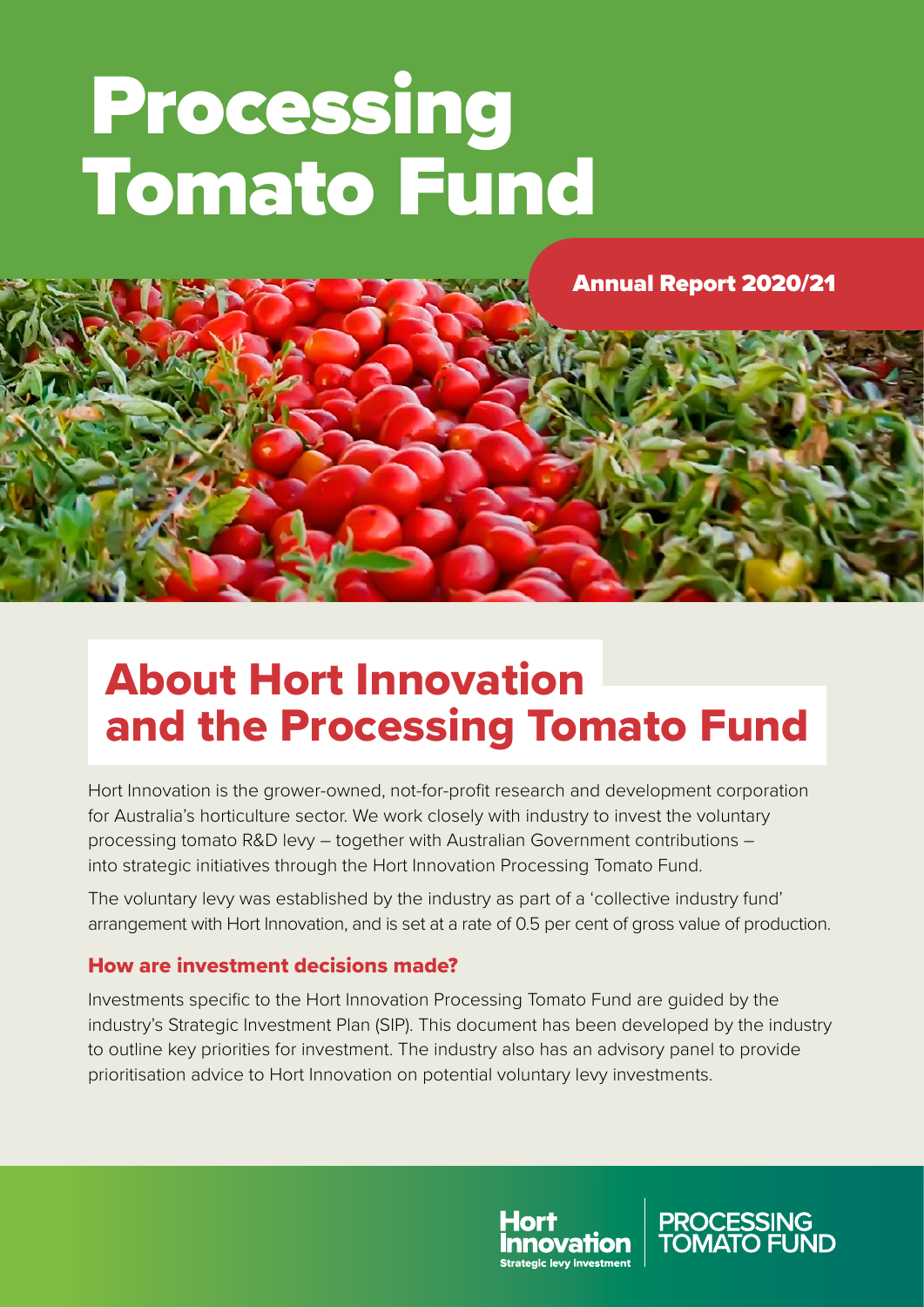## Projects in the 2020/21 financial year

#### The 2020/21 financial year saw the continuation of the industry's capacity building program.

#### *Processing tomato industry capacity building* **(TM17000)**

is delivered by the Australian Processing Tomato Research Council. It supports awareness and adoption of R&D, delivers best practice information, enhances skills of existing industry participants and encourages new entrants. You can read more about the impact of this project through the case study on [p3.](#page-2-0)

Its normal activities include, but aren't limited to:

- **Delivery of communication channels including** the annual *Australian Processing Tomato Grower Magazine*, quarterly *Tomato Topics* newsletters, plus R&D content on the industry website
- **Events including industry field days** and annual R&D forums
- The collection of industry benchmark data and statistics, communicated to industry through annual data and statistics reports
- **Support for on-farm trials, including cultivar** evaluation trials, and disseminating results to industry.

This investment wrapped up towards the end of August 2021, with a new project set to begin at the same time. Like its predecessor, *Processing tomato industry development*  and extension (TM20000) is delivering effective research, development and capacity building solution to Australian processing tomato businesses, to improve profitability and sustainability.

During the coming year, you can keep up to date with any new projects and results in the Processing Tomato Fund by visiting [www.horticulture.com.au/processing](http://www.horticulture.com.au/processing-tomato)[tomato.](http://www.horticulture.com.au/processing-tomato) Hort Innovation also sends news and alerts to Hort Innovation members and contacts, so if you haven't already, be sure to sign up for free at [www.horticulture.](http://www.horticulture.com.au/sign-up) [com.au/sign-up.](http://www.horticulture.com.au/sign-up)

#### Additional work in 2020/21

Outside of the Hort Innovation Processing Tomato Fund, Hort Innovation delivered a range of activities to support the wider horticulture sector through the intense and unpredictable year that was 2019/20. We encourage you to download a copy of the full Hort Innovation company annual report at [www.horticulture.com.au/annual-report](http://www.horticulture.com.au/annual-report-portal)[portal](http://www.horticulture.com.au/annual-report-portal) to better understand the company's responses and activities. Just some of the work delivered outside of our 37 levy funds included:

- Preparation support for pest incursions such as fall armyworm and serpentine leafminer, including emergency minor use permits and longer-term investments to bolster the horticulture sector's response
- Continuation of The Good Mood Food acrosshorticulture marketing campaign to support industries through the effects of recent times. See [www.thegoodmoodfood.com.au.](http://www.thegoodmoodfood.com.au)
- Investments in the Hort Frontiers strategic partnership initiative to address longer-term and often complex issues and opportunities critical to the future of Australian horticulture – see [www.horticulture.com.au/hort-frontiers](http://www.horticulture.com.au/hort-frontiers)\*
- **Projects supported by grants** secured by Hort Innovation, ranging from cross-sector Rural R&D for Profit initiatives to horticulture-specific work to aid in access to crop protection products – see the Hort Innovation Annual Report 2020/21 for more\*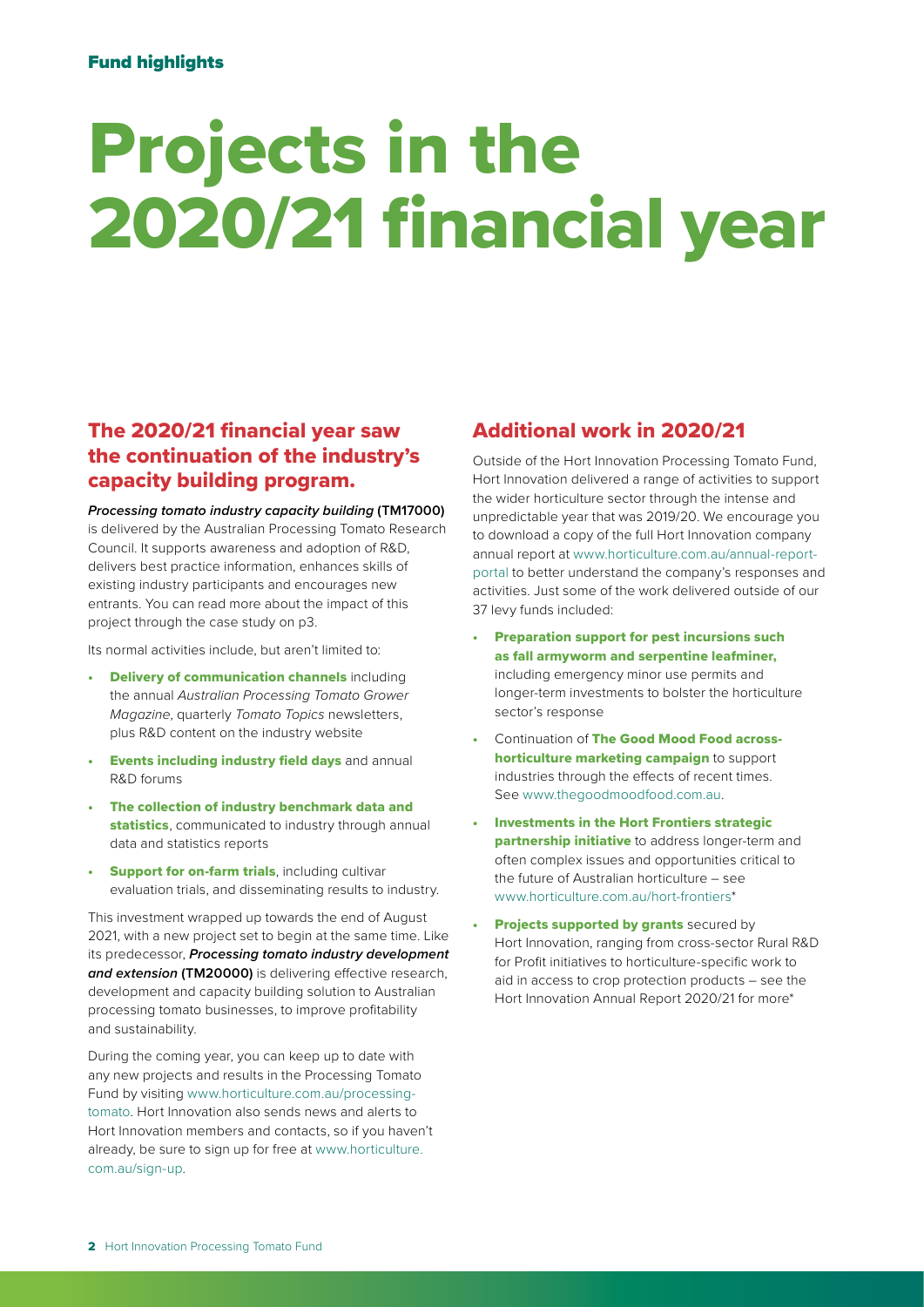## <span id="page-2-0"></span>Growing the processing tomato industry to ensure Australian producers are the pick of the bunch

This industry development program supports awareness and adoption of research and development outcomes, delivers best practice information, enhances the skills of existing industry participants, and encourages new entrants to build capacity.

#### The challenge

Ensuring the industry is up to date with the latest techniques, technologies and practices, and that it's easily able to adopt the recommendations of various research and development projects to improve productivity, quality and profitability.

#### Meet Johanna

Johanna Morgan is an agronomist with Kilter Rural, which manages 765 hectares of conventional and organic tomatoes. She's acutely aware of the need to build capacity in the industry and the role of programs like this in doing so. "They're important to ensure we stay relevant and up to date with the latest agricultural technology and industry developments," says Johanna.

That includes program communications, like the *Australian Processing Tomato Grower Magazine*. "It pulls together all the trial data from the season and has a recap of everything that is relevant to the industry stakeholders. It's really helpful."

Although limited by COVID, field days and annual R&D forums are an important part of the program, says Johanna. "They promote discussion with other growers and agronomists regarding new operations, technology, chemicals, and other important aspects of the industry. It's really beneficial hearing from service providers and product suppliers about new things coming to market and whether or where it can fit in our operation."

The program also produces an annual data and statistics report, which features a collection of industry benchmark data and statistics, supported by on-farm trials, including cultivar evaluation trials – the results of which are then presented to growers. "These are

extremely helpful," says Johanna. "Nothing is quite like seeing it in the paddock though, but the data and statistics do help to sort out what is of importance to consider on the farm. Every other agriculture industry is continuously improving their varieties. It's important we do the same, with improved quality parameters, disease resistance, etc."



Johanna Morgan, agronomist with Kilter Rural

*Continued >>*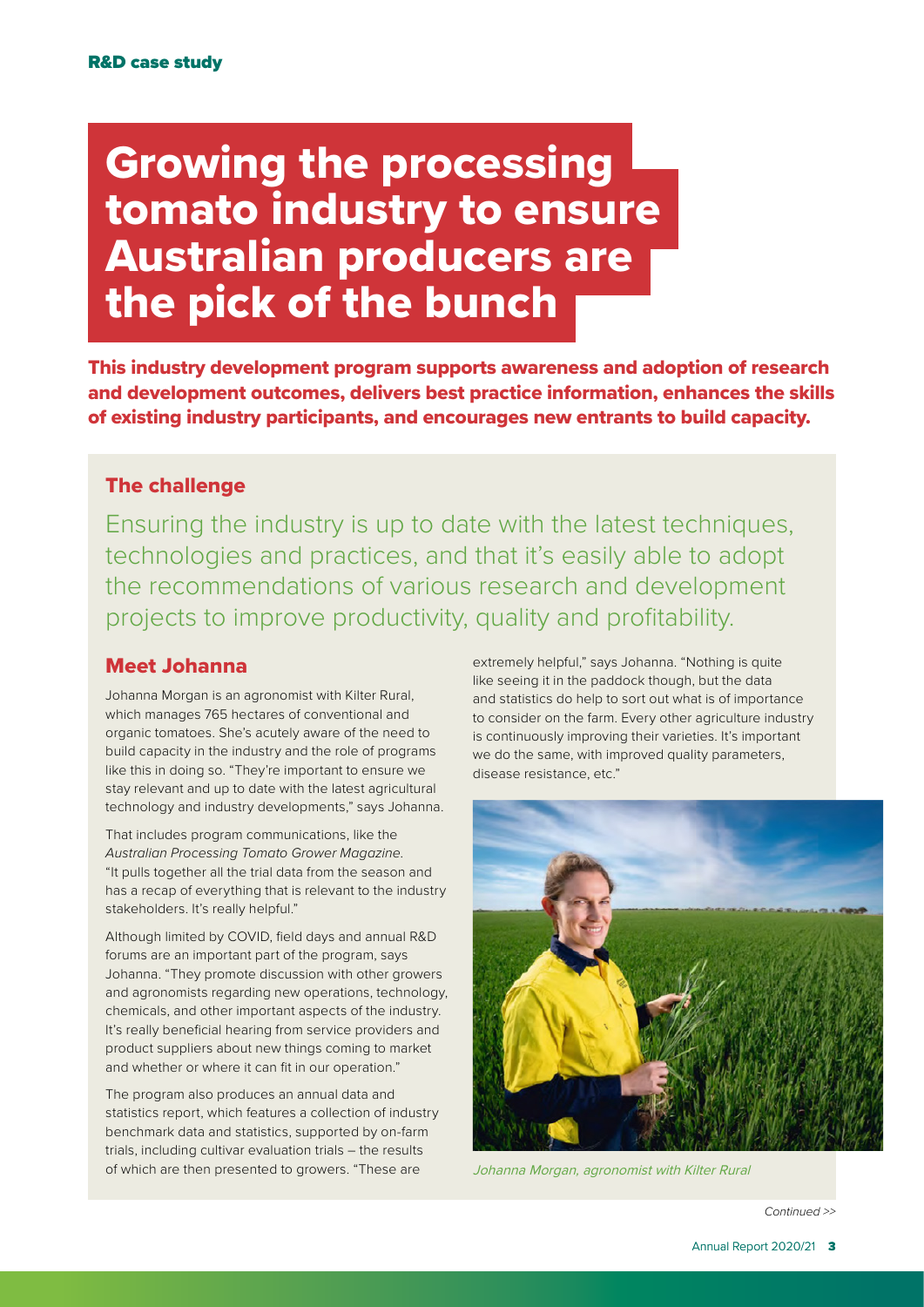

In November 2020, a group-based pest and disease early warning 'Workplace' app was setup, which Johanna has incorporated into her crop management. "I use this regularly to receive updates within our areas. It helps keep me informed."

#### The approach

The program team are keeping the industry informed via the annual *Australian Processing Tomato Grower Magazine* and quarterly *Tomato Topics* newsletters and regular field days and annual R&D forums.

#### The impact

Research continues with cultivar and small-pot trials planted to find suitable replacement cultivars. A full report of the trials is included in the annual *Australian Processing Tomato Grower* magazine, along with information comparing the performance cultivars to one over a period of years.

Via the 'Workplace' app, information is provided by agronomists on their pest and disease observations from different regions and the APTRC team summarise the information, check it for accuracy and then post to the application. You can learn more about the app here on the APTRC website.

The pre-Christmas field day and information evening in the Lake Boga region also went ahead as planned.

For more information, visit [hortinn.com/tm17000](http://hortinn.com/tm17000)

Integrated pest management (IPM) and non-chemical disease and weed suppression techniques were discussed, as well as rotational cropping with cotton and tomatoes and a Q&A session about farming practices and what challenges and benefits this season has brought.

In addition, the industry survey was completed in December 2020, which focused on the industry's performance over the past 2019/20 season, with comparisons to previous seasons.

A new five year program *Processing tomato industry development and extension* (TM20000) will build on and extend the excellent results of this program.



"Projects like this are important to ensure we stay relevant and up to date with the latest agricultural technology and industry developments."

Johanna Morgan, agronomist with Kilter Rural

#### Project details

**Processing tomato industry capacity building (TM17000)**

Key research provider: Australian Processing Tomato Research Council Start date: August 2018 End date: August 2021

Estimated value for life of project: \$704,889